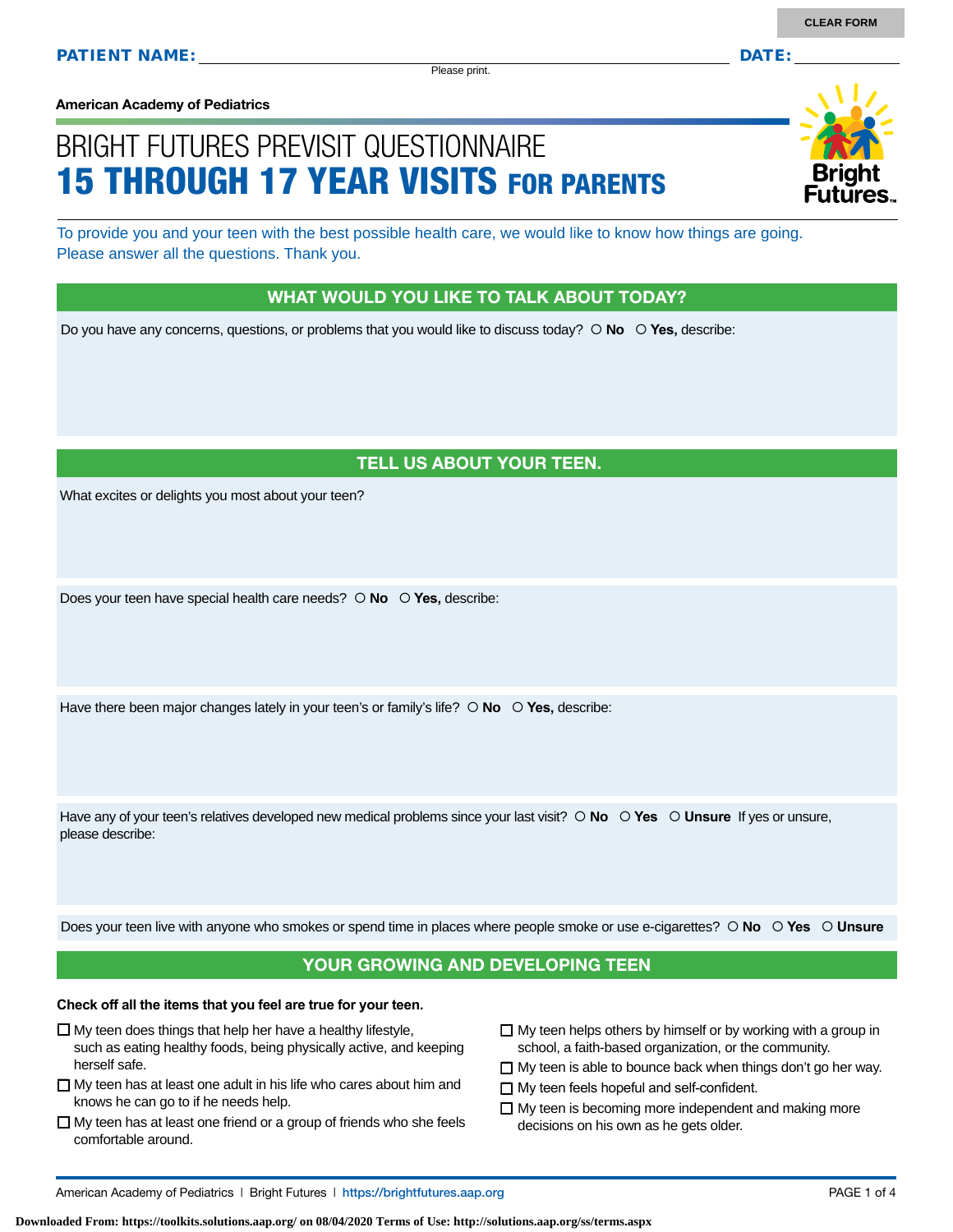# 15 THROUGH 17 YEAR VISITS FOR PARENTS

## RISK ASSESSMENT

| Anemia                                                      | Does your teen's diet include iron-rich foods, such as meat, iron-fortified cereals, or beans?                                                                                                                              | O Yes         | O No   | O Unsure |
|-------------------------------------------------------------|-----------------------------------------------------------------------------------------------------------------------------------------------------------------------------------------------------------------------------|---------------|--------|----------|
|                                                             | Has your teen ever been diagnosed with iron deficiency anemia?                                                                                                                                                              | O No          | O Yes  | O Unsure |
|                                                             | Does your family ever struggle to put food on the table?                                                                                                                                                                    | O No          | O Yes  | O Unsure |
|                                                             | If your teen is female, does she have excessive menstrual bleeding or other blood loss?                                                                                                                                     | O No          | O Yes  | O Unsure |
|                                                             | If your teen is female, does her period last more than 5 days?                                                                                                                                                              | O No          | O Yes  | O Unsure |
|                                                             | Does your teen have parents, grandparents, or aunts or uncles who have had a stroke or<br>heart problem before age 55 (males) or 65 (females)?                                                                              | $\circ$ No    | O Yes  | O Unsure |
| <b>Dyslipidemia</b>                                         | Does your teen have a parent with an elevated blood cholesterol level (240 mg/dL or higher)<br>or who is taking cholesterol medication?                                                                                     | O No          | O Yes  | O Unsure |
| <b>Hearing</b>                                              | Do you have concerns about how your teen hears?                                                                                                                                                                             | O No          | O Yes  | O Unsure |
| Oral health                                                 | Does your teen's primary water source contain fluoride?                                                                                                                                                                     | O Yes         | $O$ No | O Unsure |
| <b>Sexually</b><br>transmitted<br>infections/<br><b>HIV</b> | Teens who are sexually active are at risk of acquiring sexually transmitted infections,<br>including HIV. Teens who use injection drugs are at risk of acquiring HIV. Are you concerned<br>that your teen might be at risk? | $O$ No        | O Yes  | O Unsure |
|                                                             | Is your teen infected with HIV?                                                                                                                                                                                             | O No          | O Yes  | O Unsure |
| <b>Tuberculosis</b>                                         | Was your teen or any household member born in, or has he or she traveled to, a country<br>where tuberculosis is common (this includes countries in Africa, Asia, Latin America, and<br>Eastern Europe)?                     | O No          | O Yes  | O Unsure |
|                                                             | Has your teen had close contact with a person who has tuberculosis disease or who has had<br>a positive tuberculosis test result?                                                                                           | O No          | O Yes  | O Unsure |
|                                                             | Do you have concerns about how your teen sees?                                                                                                                                                                              | O No          | O Yes  | O Unsure |
| <b>Vision</b>                                               | Does your teen have trouble with near or far vision?                                                                                                                                                                        | $\bigcirc$ No | O Yes  | O Unsure |
|                                                             | Has your teen ever failed a school vision screening test?                                                                                                                                                                   | $\bigcirc$ No | O Yes  | O Unsure |
|                                                             | Does your teen tend to squint?                                                                                                                                                                                              | $\bigcirc$ No | O Yes  | O Unsure |

### ANTICIPATORY GUIDANCE

#### How are things going for you, your teen, and your family?

#### YOUR FAMILY'S HEALTH AND WELL-BEING

| <b>Interpersonal Violence (Fighting and Bullying)</b>                                               |      |               |             |               |
|-----------------------------------------------------------------------------------------------------|------|---------------|-------------|---------------|
| Are there frequent reports of violence in your community or school?                                 |      | $O$ No        | O Sometimes | O Yes         |
| Is your teen involved in that violence?                                                             |      | $\bigcirc$ No | O Sometimes | O Yes         |
| Has your teen ever been threatened with physical harm or been injured in a fight?                   |      | $\circ$ No    | O Sometimes | O Yes         |
| Has your teen bullied others?                                                                       |      | O No          | O Sometimes | O Yes         |
| Has your teen been suspended from school because of fighting, bullying, or carrying a weapon?       |      | $O$ No        | O Sometimes | O Yes         |
| Do you know your teen's friends and the activities they participate in or attend?                   |      | O Yes         | O Sometimes | $\circ$ No    |
| If your teen is in a relationship, is it respectful?                                                | O NA | O Yes         | O Sometimes | $\bigcirc$ No |
| Would your teen tell you if someone pressured or forced her to have sex?                            |      | O Yes         | O Sometimes | $\circ$ No    |
| <b>Living Situation and Food Security</b>                                                           |      |               |             |               |
| Do you have concerns about your living situation?                                                   |      | O No          | O Sometimes | O Yes         |
| In the past 12 months, did you worry that your food would run out before you got money to buy more? |      | O No          | O Sometimes | O Yes         |
| In the past 12 months, did the food you bought not last, and you did not have money to buy more?    |      | $O$ No        | O Sometimes | O Yes         |
| <b>Alcohol and Drugs</b>                                                                            |      |               |             |               |
| Is there anyone in your teen's life whose alcohol or drug use concerns you?                         |      | $O$ No        | O Sometimes | O Yes         |

American Academy of Pediatrics | Bright Futures | https:/[/brightfutures.aap.org](https://brightfutures.aap.org/Pages/default.aspx) PAGE 2 of 4

**Downloaded From: https://toolkits.solutions.aap.org/ on 08/04/2020 Terms of Use: http://solutions.aap.org/ss/terms.aspx**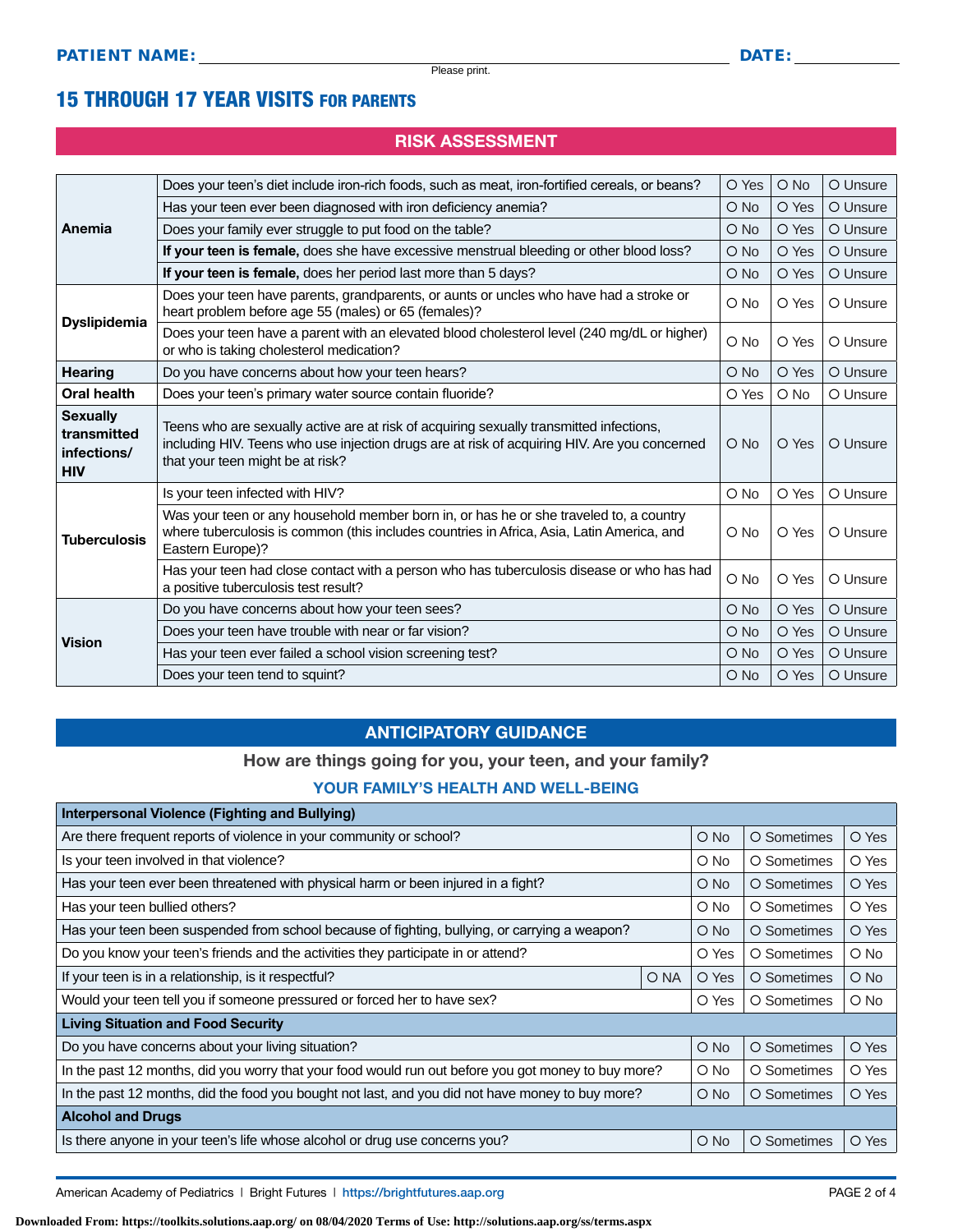**Healthy Teeth**

# 15 THROUGH 17 YEAR VISITS FOR PARENTS

#### YOUR FAMILY'S HEALTH AND WELL-BEING (*CONTINUED*)

| <b>Connectedness With Family and Peers</b>                      |       |             |               |  |  |
|-----------------------------------------------------------------|-------|-------------|---------------|--|--|
| Does your family get along well with each other?                | O Yes | O Sometimes | $\bigcirc$ No |  |  |
| Does your family do things together?                            | O Yes | O Sometimes | $O$ No        |  |  |
| Does your teen have chores or responsibilities at home?         | O Yes | O Sometimes | $\bigcirc$ No |  |  |
| Do you set clear rules and expectations for your teen?          | O Yes | O Sometimes | O No          |  |  |
| <b>Connectedness With Community</b>                             |       |             |               |  |  |
| Does your teen have interests outside of school?                | O Yes | O Sometimes | $\bigcirc$ No |  |  |
| Are there things your teen does that you are proud of?          | O Yes | O Sometimes | $\bigcirc$ No |  |  |
| <b>School Performance</b>                                       |       |             |               |  |  |
| Does your teen get to school on time?                           | O Yes | O Sometimes | O No          |  |  |
| Does your teen attend school almost every day?                  | O Yes | O Sometimes | O No          |  |  |
| Do you recognize your teen's successes and support his efforts? | O Yes | O Sometimes | $\bigcirc$ No |  |  |
| Does your teen have plans for after high school?                | O Yes | O Sometimes | $\circ$ No    |  |  |
| <b>Coping With Stress and Decision-making</b>                   |       |             |               |  |  |
| Have you talked with your teen about ways to deal with stress?  | O Yes | O Sometimes | $O$ No        |  |  |
| Do you help your teen make decisions and solve problems?        | O Yes | O Sometimes | $\circ$ No    |  |  |

#### YOUR GROWING AND CHANGING TEEN

| <b>Health</b> reefi                                                                                                                             |               |             |               |  |
|-------------------------------------------------------------------------------------------------------------------------------------------------|---------------|-------------|---------------|--|
| Does your teen see the dentist regularly?                                                                                                       | O Yes         | O Sometimes | $\bigcirc$ No |  |
| Do you have trouble getting dental care?                                                                                                        | $O$ No        | O Sometimes | O Yes         |  |
| <b>Body Image</b>                                                                                                                               |               |             |               |  |
| Do you have any concerns about your teen's weight, eating habits, or physical activity?                                                         | $\bigcirc$ No | O Sometimes | O Yes         |  |
| Does your teen talk about getting fat or dieting to lose weight?                                                                                | $O$ No        | O Sometimes | O Yes         |  |
| <b>Healthy Eating</b>                                                                                                                           |               |             |               |  |
| Do you think your teen eats healthy foods?                                                                                                      | O Yes         | O Sometimes | $O$ No        |  |
| Do you have any difficulty getting healthy food for your family?                                                                                | $\circ$ No    | O Sometimes | O Yes         |  |
| Do you eat meals together as a family?                                                                                                          | O Yes         | O Sometimes | $O$ No        |  |
| <b>Physical Activity and Sleep</b>                                                                                                              |               |             |               |  |
| Is your teen physically active at least 1 hour a day? This includes running, playing sports, or doing<br>physically active things with friends. | O Yes         | O Sometimes | $O$ No        |  |
| Are there opportunities to safely exercise outside in your neighborhood?                                                                        | O Yes         | O Sometimes | O No          |  |
| Do you and your teen participate in physical activities together?                                                                               | O Yes         | O Sometimes | $\bigcirc$ No |  |
| How much time does your teen spend on recreational screen time each day?                                                                        | hours         |             |               |  |
| Does your teen have a TV, computer, tablet, or smartphone in his bedroom?                                                                       | $\bigcirc$ No | O Sometimes | O Yes         |  |
| Has your family made a media use plan to help everyone balance time spent on media with other family<br>and personal activities?                | O Yes         | O Sometimes | $O$ No        |  |
| Does your teen have a regular bedtime?                                                                                                          | O Yes         | O Sometimes | $O$ No        |  |
| Do you think your teen gets enough sleep?                                                                                                       | O Yes         | O Sometimes | O No          |  |
|                                                                                                                                                 |               |             |               |  |

#### YOUR TEEN'S EMOTIONAL WELL-BEING

| <b>Mood and Mental Health</b>                                                                       |               |             |       |  |
|-----------------------------------------------------------------------------------------------------|---------------|-------------|-------|--|
| Have you noticed any changes in your teen's weight, sleep habits, or behaviors?                     | $\bigcirc$ No | O Sometimes | O Yes |  |
| Is your teen frequently irritable?                                                                  | $\bigcirc$ No | O Sometimes | O Yes |  |
| Do you have concerns about your teen's emotional health, such as being frequently sad or depressed? | $O$ No        | O Sometimes | O Yes |  |
| Do you think your teen worries too much or appears overly anxious?                                  | $\bigcirc$ No | O Sometimes | O Yes |  |

American Academy of Pediatrics | Bright Futures | https:/[/brightfutures.aap.org](https://brightfutures.aap.org/Pages/default.aspx) PAGE 3 of 4

**Downloaded From: https://toolkits.solutions.aap.org/ on 08/04/2020 Terms of Use: http://solutions.aap.org/ss/terms.aspx**